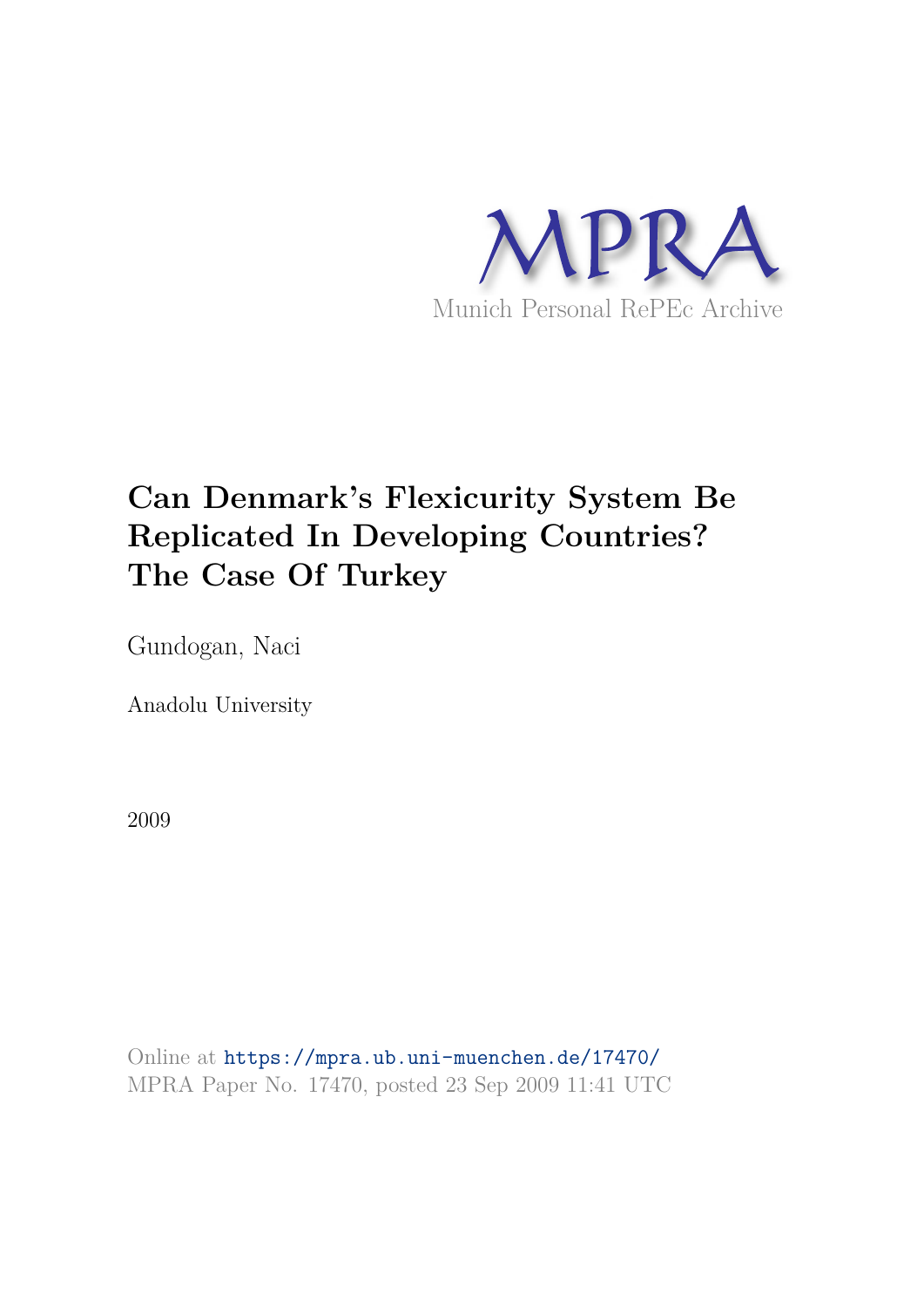## CAN DENMARK'S FLEXICURITY SYSTEM BE **REPLICATED IN DEVELOPING COUNTRIES? THE CASE OF TURKEY**

## Naci GUNDOGAN<sup>\*</sup>

#### *-*

*Finding a new balance between flexibility and security is a big challenge for all.* According to the European Council "Providing the right balance between flexibility and security will support the competitiveness of firms, increase quality and productivity at work and help firms and workers to adapt to economic change".

Denmark provides an interesting combination of high labor market dynamism and relatively high social protection -the so-called flexicurity approach. The Danish model of flexicurity points to a third way between the flexibility often attributed to deregulated Anglo-Saxon countries and strict job protection characterising Southern European countries.

In this paper, the Danish case of flexicurity will be analyzed and the answers of these *guestions will be searched: Can a new balance between flexibility and security solve labor* market problems of developing world? Can Denmark's flexicurity system be replicated in developing countries? Can a new flexicurity system be improved for developing countries?

#### **1.** Introduction

 $\overline{a}$ 

Globalisation, rapid progress in new technologies, increasing international competition, high unemployment rates and demographic changes force enterprises to react quickly to a rapidly changing environment. This has a number of implications for labor markets: new jobs, new forms of contract, such as temporary work and labor agencies. As a consequence, there is a widespread perception of unstable jobs, uncertain income, and poor career prospects, especially among young people.

Over the last two decades, flexibility has been one of the major labor market issues. Flexible working patterns have been seen as important elements in improving competitiveness of a company or an economy and regarded as part of a global strategy on deregulating the labor markets (Standing 1999). At the same time, concerns over the economic and social impacts of flexibility in the labor markets have increased. "The flexibilisation of the labor market has led to a significant erosion of workers' rights in fundementally important areas which concern their employment and income security and the (relative) stability of their working and living conditions. Regarding the trade-offs arising from flexibility bargaining, there has not been an attempt to drastically change the present paradigms of economic and social policy" (Ozaki 1999).

 Two different relationships between work security and flexibility have been conjectured, the first supporting the "trade off" theory and the second the "flexicurity" thesis (Muffels and Luijkx 2005). According to the first hypothesis, a negative relationship between flexibility and security exists: flexible employment patterns are in conflict with work security, especially for the weakest workers' groups such as low skilled workers, and a high level of

<sup>∗</sup> Dr. Naci Gundogan, Faculty of Economics and Administrative Sciences, Anadolu University, Turkey E-Mail: [ngundoga@anadolu.edu.tr](mailto:ngundoga@anadolu.edu.tr)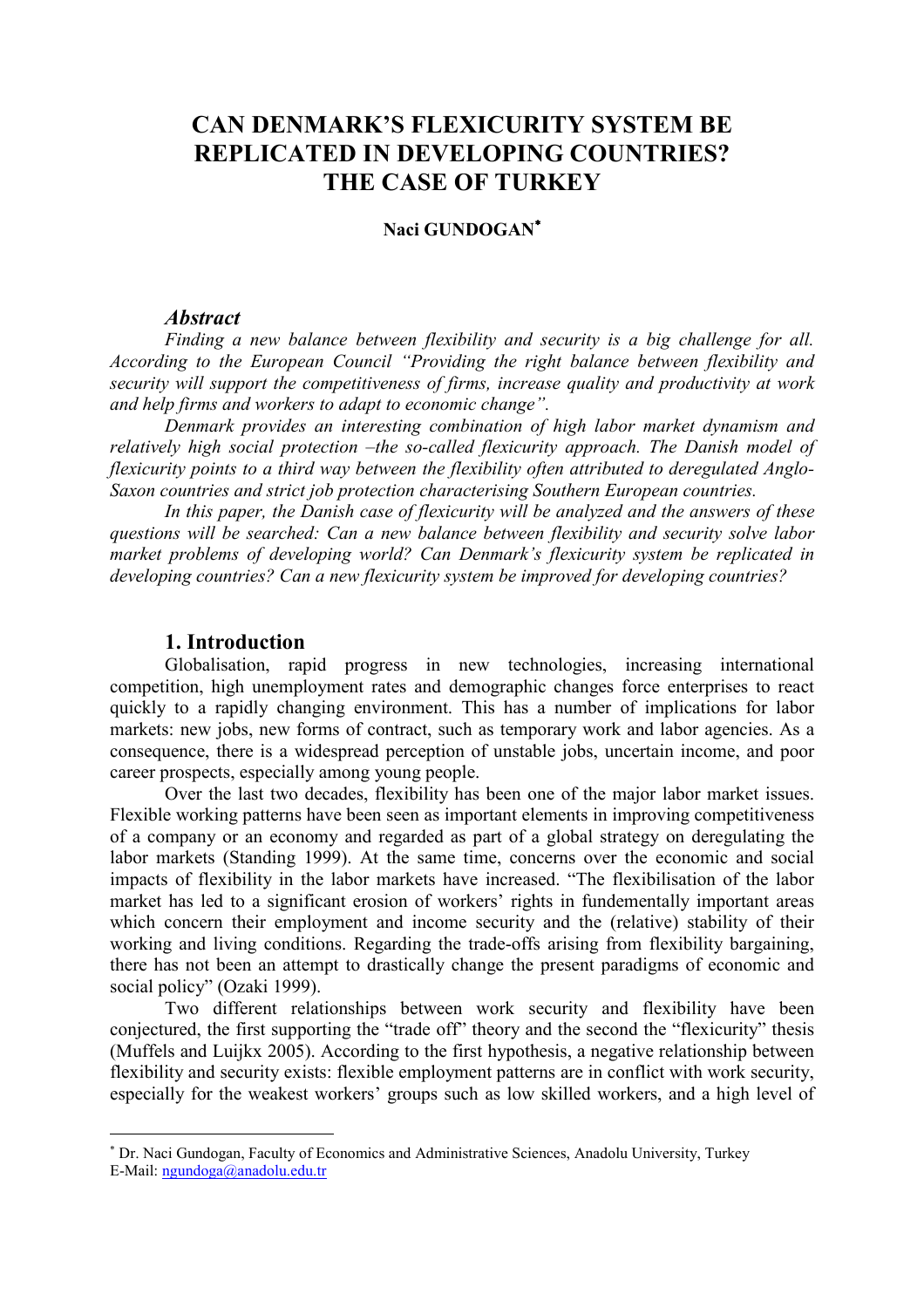work security can be obtained only at the cost of low flexibility. An opposite view is at the basis of the "flexicurity" hypothesis, according to which **flexibility and security are not** contradictions, but can be mutually supportive thanks to appropriate workplace practices and labor market institutions (Madsen 2002). In this hypothesis, flexicurity is seen as a means to create more and better jobs, modernise labor markets and promote good work through new forms of flexibility and security to increase adaptability, employment and social cohesion

#### **2. Defining Flexicurity**

Flexicurity -the contraction of the English words; flexibility and security- is currently the most popular concept for labor markets in developed countries. There is no agreed universal definition of flexicurity. For many researchers, flexicurity is best refined into three main understandings: flexicurity as a policy strategy, as a state of affairs of the labor market and as an analytical concept.

The most widely used definition of flexicurity comes from Ton Wilthagen and his colleagues. Wilthagen defines the concept as a *policy strategy*: "...that attempts, synchronically and in a deliberate way, to enhance the flexibility of labor markets, work organisation and labor relations on the one hand, and to enhance security – employment security and social security – notably for weaker groups in and outside the labor market, on *the other hand*" (Wilthagen and Tros 2004).

A second and broader understanding of flexicurity addresses it as a **state or condition** of the labor market as opposed to a specific policy strategy. In this manner, Wilthagen  $\&$ Tros have defined flexicurity as: "(1) a degree of job, employment, income and combination security that facilitates the labor market careers and biographies of workers with a relatively weak position and allows for enduring and high quality labor market participation and social inclusion, while at the same time providing (2) a degree of numerical (both external and internal), functional and wage flexibility that allows for labor markets' (and individual companies') timely and adequate adjustment to changing conditions in order to maintain and enhance competitiveness and productivity" (Wilthagen & Tros 2004). This definition is among other things inspired by the Danish case, where it is difficult to speak of any deliberate policy strategy. As pointed out by Madsen (2006), "in some cases a state of flexicurity has over the years not been reached through implementing a deliberate strategy, but through a gradual process of political struggles and compromises with a strong element of path dependency".

The third understanding of flexicurity is as an *analytical framework* that can be used to analyse developments in flexibility and security and to compare national labor market systems. Wilthagen and Tros have developed a matrix identifying four forms of flexibility and four forms of security: (1) Numerical flexibility (adaptation of the number of employees), (2) functional flexibility (between different work tasks), (3) working time flexibility and (4) wage flexibility. The innovative aspect of the flexicurity concept is to link this with different forms of security: (1) Job security: security enabling the worker to remain in the same job. (2) Employment security: security to remain in employment, but not necessarily in the same job or with the same employer. (3) Income/ social security: security which maintains one's income under conditions of unemployment, illness and accident. And (4) combination security: the possibility to combine working life with private life (e.g. child-care leave).

OECD defines flexicurity as: "An effective policy to meet both employment and social objectives involves a modest degree of employment protection regulation combined with services that help new workers into employment by making them more attractive to employers. This requires a "mutual obligations" approach, whereby welfare recipients are offered counselling, job-search support and other re-employment services: as a counterpart to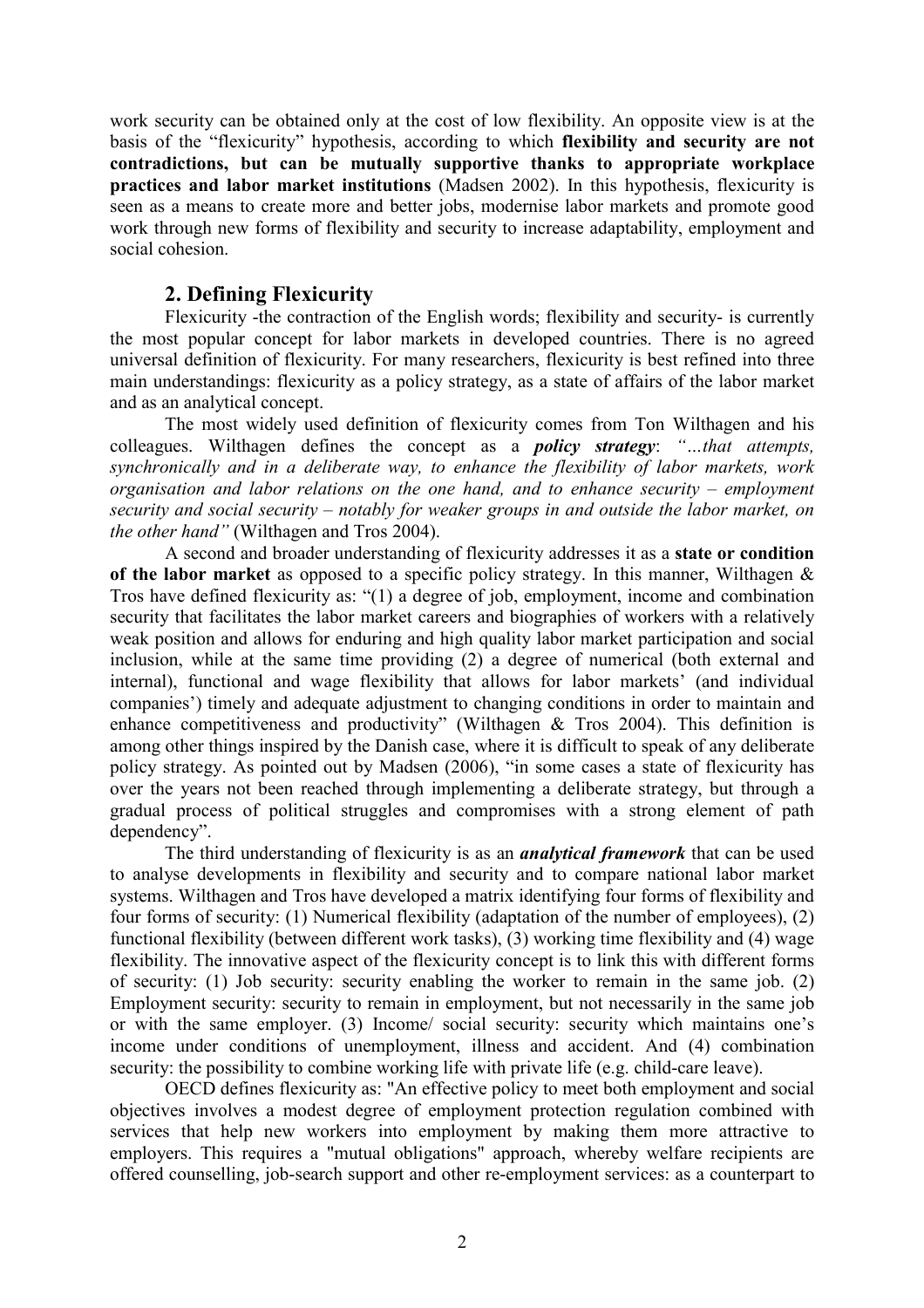continued benefit support, individuals must look actively for a job or take steps to improve their employability" (OECD 2004).

A recent contribution is the communication from the European Commission published in June 2007 aiming to "explore the development of a set of common principles on flexicurity" (EC 2007). The focus on flexicurity is motivated by "the need to achieve the objectives of the renewed Lisbon Strategy, in particular more and better jobs, and at the same time to modernise the European social models". The communication defines flexicurity "as an integrated strategy to enhance, at the same time, flexibility and security in the labor market".

According to the communication from the Commission, there is an agreement within the EU that flexicurity policy should include the following components (EC 2007):

• Flexible and reliable **contractual arrangements** through modern labor laws, collective agreements and work organisation.

• Comprehensive **lifelong learning** strategies to ensure the continual adaptability and employability of workers, particularly the most vulnerable ones.

• Effective **active labor market polices** that help people cope with rapid change, reduce unemployment spells and ease transitions to new jobs.

• Modern **social security** systems that provide adequate income support, encourage employment and facilitate labor market mobility.

#### **3. The Danish Model of Flexicurity and the "Golden Triangle"**

There are different models of flexibility/security possible in Europe, with each of them depending on certain characteristics of industrial relations systems at national level. In recent years, Denmark has become the prime example of a real-life flexicurity labor market. The Danish case of flexicurity is a combination a flexible labor market with liberal hiring-and firing procedures on the one hand, and relatively generous social security and active labor market policies on the other hand. In general terms, Denmark has succeeded in combining a universal, generous and redistributive welfare state with a competitive labor market and productive labor force. The recent international academic and political interest in this "happy marriage" of flexibility and security coincides with relatively good macro-economic and labor market performance. The most important implication of Danish flexicurity is a shift from job security towards employment security, i.e. protecting transitions on the labor market rather than protecting jobs (Bredgaard, Larsen 2007). Sapir (2005) argues that "protecting jobs with employment legislation is definitely detrimental to employment, whereas protecting workers with unemployment insurance is potentially useful for employment". The underlying idea is that low employment protection makes employers more willing to hire, at the same time as generous unemployment insurance reduces employee resistance to structural change.

The Danish flexicurity model is often described as a 'golden triangle' (see Figure 1). It is based on three elements, namely flexible dismissal rules, a generous unemployment insurance system and an active labor market policy. The flexible dismissal rules ensure that Danish companies are able to adjust their workforce according to changes in the level of production without great costs. The result of the generous social security system is that the individual risk and reduction in income that follow unemployment are reduced. The aim of the active labor market policy is, on the one hand, to provide the unemployed with the qualifications needed to get back in employment, and on the other hand to ensure that unemployed persons are searching actively for employment.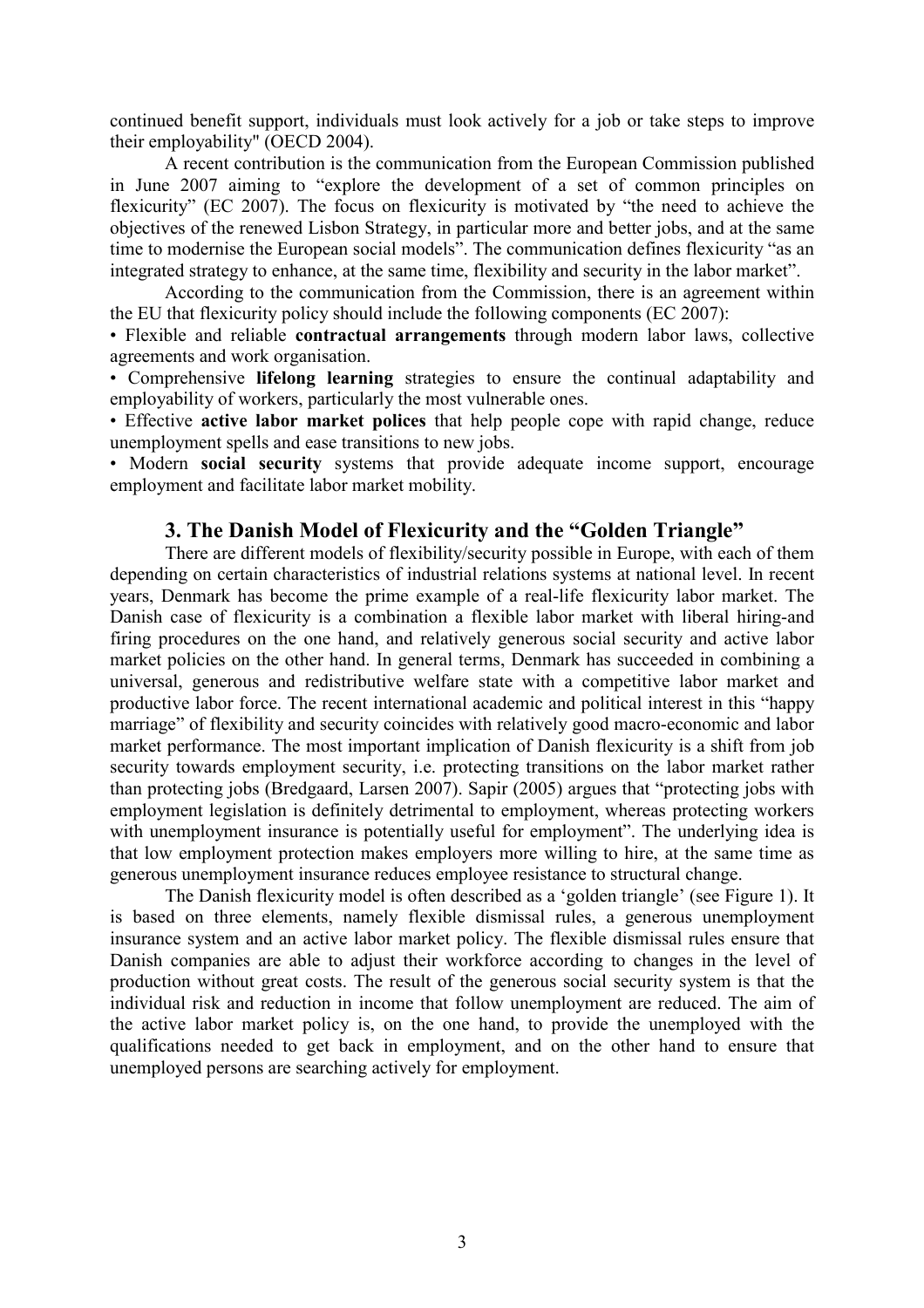Figure 1. The Danish Flexicurity Model



#### Source: Thomas Bredgaard, Flemming Larsen, Per Kongshøj Madsen (2005), **"The Flexible Danish Labor Market – A Review", CARMA, Aalborg University.**

#### **4. Relevance of Denmark's Flexicurity for Developing Countries**

The concept of flexicurity was originally used for developed countries and applied to them. A key question is whether the concept is relevant to developing countries. Can developing countries apply the Denmark's flexicurity for solving their labor market problems? First of all, we need to remember the main elements of Denmark's flexicurity to decide whether it's relevant for developing countries or not.

The Danish flexicurity-model consists of three elements:

- Flexible labor market (Flexible rules on dismissal),
- Generous welfare schemes (Unemployment insurance),
- Active labor market policies (Training).

The Danish labor market is characterized by a high level of flexibility. Compared to other European countries, it is relatively easy to hire and fire. The employers have a flexible workforce to draw on. They are able to adjust the workforce to changes in production without incurring great costs. The employees have the opportunity to quit their jobs with a relatively short notice. A large group of skilled and unskilled Danish employees have eight days' notice when they've found themselves a better job (LO 2008).

In contrast to developed countries' labor markets which are mainly formal and characterised by waged employment, many developing countries are characterised by dual labor markets in which the absence of protection in the informal economy contrasts with a high level of employment security in the smaller formal economy. In developing countries, the labor market is characterized by large proportions of unpaid family work and selfemployment and a very low share of waged employment. Since regulation does not affect much employment with similar features, labor markets tend to be rather flexible and workers' protection is often neglected. Hence, the notion of "flexicurity" needs to be adapted from the one used for advanced economies which mainly focuses on regulated waged employment. In other words, the situation of the labor markets in poor countries presents opposite characteristics compared to those of industrialized economies. A largely prevailing informal economy, a predominating agricultural sector employing most of the labor force, self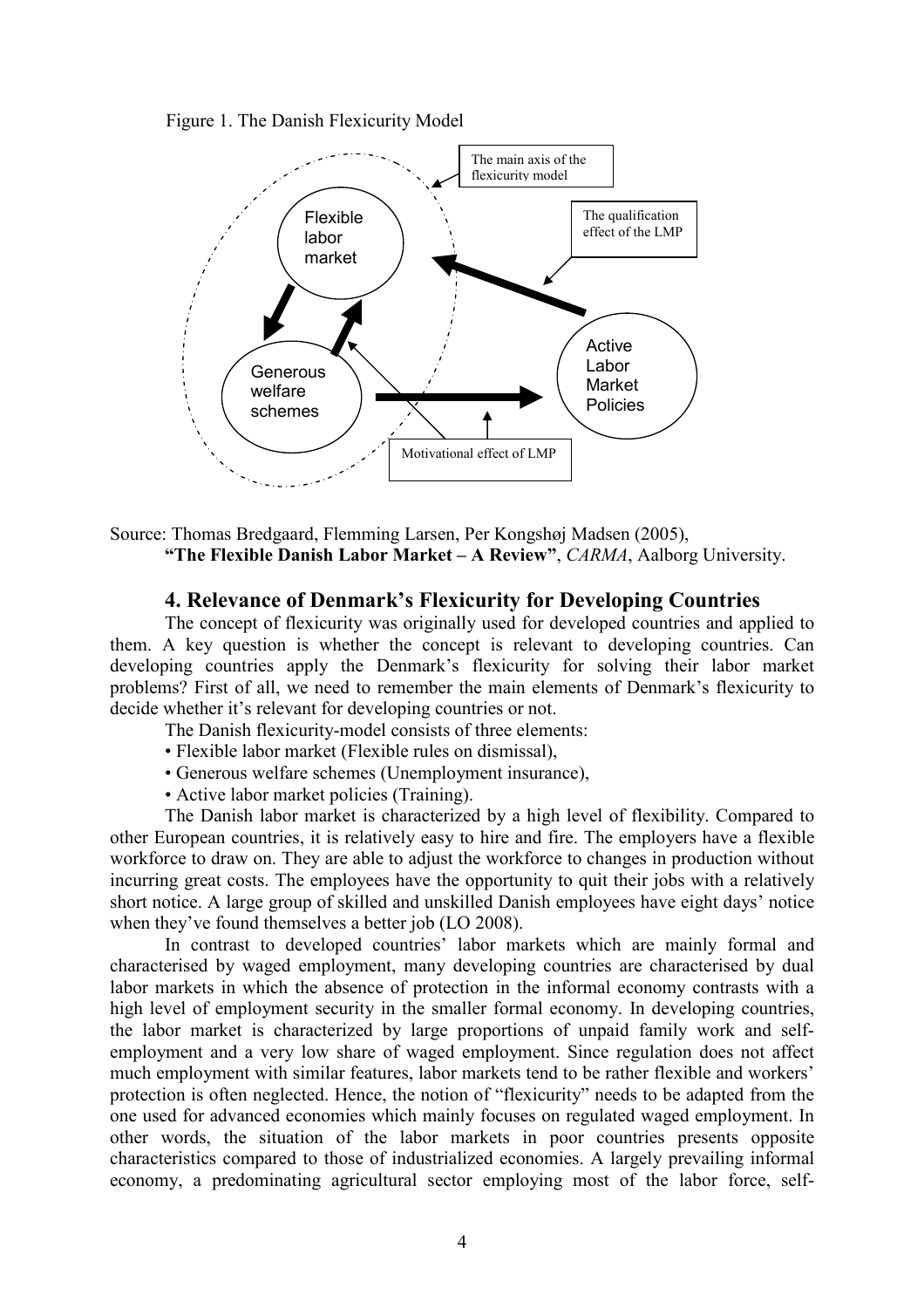subsistence activities and a very small State budget are among the principal features of poor economies. In particular, the large size of the informal economy and of agricultural labor determines a high level of flexibility through the provision of occasional work and irregular incomes, which is not compensated by measures targeting workers' protection (De Gobbi 2006).

The second leg of the Denmark's flexicurity is generous unemployment insurance system. The Danish unemployment insurance system is characterized by relatively moderate admission demands and eligibility rules for claiming benefits as well as long duration (at present 4 years). The unemployment benefits system is a contribution financed supplementary insurance in relation to the social security system (cash benefits), but the system is publicly subsidized (marginal costs are publicly financed). The unemployment benefits are determined partly by a replacement rate of 90% of the previous salary and partly by an absolute maximum for unemployment benefits. This combination means that the rate of income compensation is high (90%) for low-income groups, but falling in income (beyond a certain minimum). The average replacement rate is approximately 60% (Andersen, 2006). Unemployment insurance (UI) provides temporary income security for the unemployed. "Without UI, job loss forces people to take whatever work is available or engage in selfemployment, both of which can lead to under-employment. Those who are underemployed or are employed full-time but for low wages are often referred to as the working poor" (Vandenberg 2008).

Some developing countries have limited unemployment insurance and some others have no insurance at all. Even if they have UI, the program may be less efficient than those in developed countries due to the existence of a large informal sector, different nature of unemployment, weak administrative capacity and limited access to capital markets.

Active labor market policy (ALMP) is a crucial element of the Denmark's system. ALMPs have two main aims: to upgrade the skills of the unemployed, and to encourage the unemployed to remain active and search for job. Denmark has the highest expenditure on ALMPs and spends about 4.4% of its GDP/year on supporting and retraining the jobless, making it one of the most expensive labor market policies in the world.

While ALMPs are common in developed countries, they tend to be weak, inefficient and often uncoordinated in developing countries, because of the small state budget available to finance them.

One of the main characteristics of the Danish Labor Market is the high level of unionisation. In Denmark, 82% of the workforce is unionised. "High level of unionisation, tight social partnership and reciprocal recognition by the opposing parties in Denmark are seen as a precondition for a working and effective flexicurity model. The collective agreements cover around 85 per cent of all employees and include regulation on wages, pensions, working time, redundancies and various pay arrangements for employees when ill, on maternity/paternity leave etc. Social partners in Denmark have decentralised the bargaining process with the aim of increasing flexibility - especially with regard to wage setting and working hours" (Bosman 2007). The Danish system is based on close cooperation between two social partners (DA and LO). Trust between the social partners is very important for a well functioning labor market.

 In many developing countries, unionization rates are relatively low and because of this, social dialogue is still underdeveloped.

As a result, it is difficult to say that Danish flexicurity is suitable for developing countries. But we can say that there is not one common or standard pathway to flexicurity and each country has to find its own mix between security and flexibility, based on its typical history and its political, institutional and cultural structure. Consequently, each country should construct own flexicurity pathway. Developing countries cannot immediately catch up with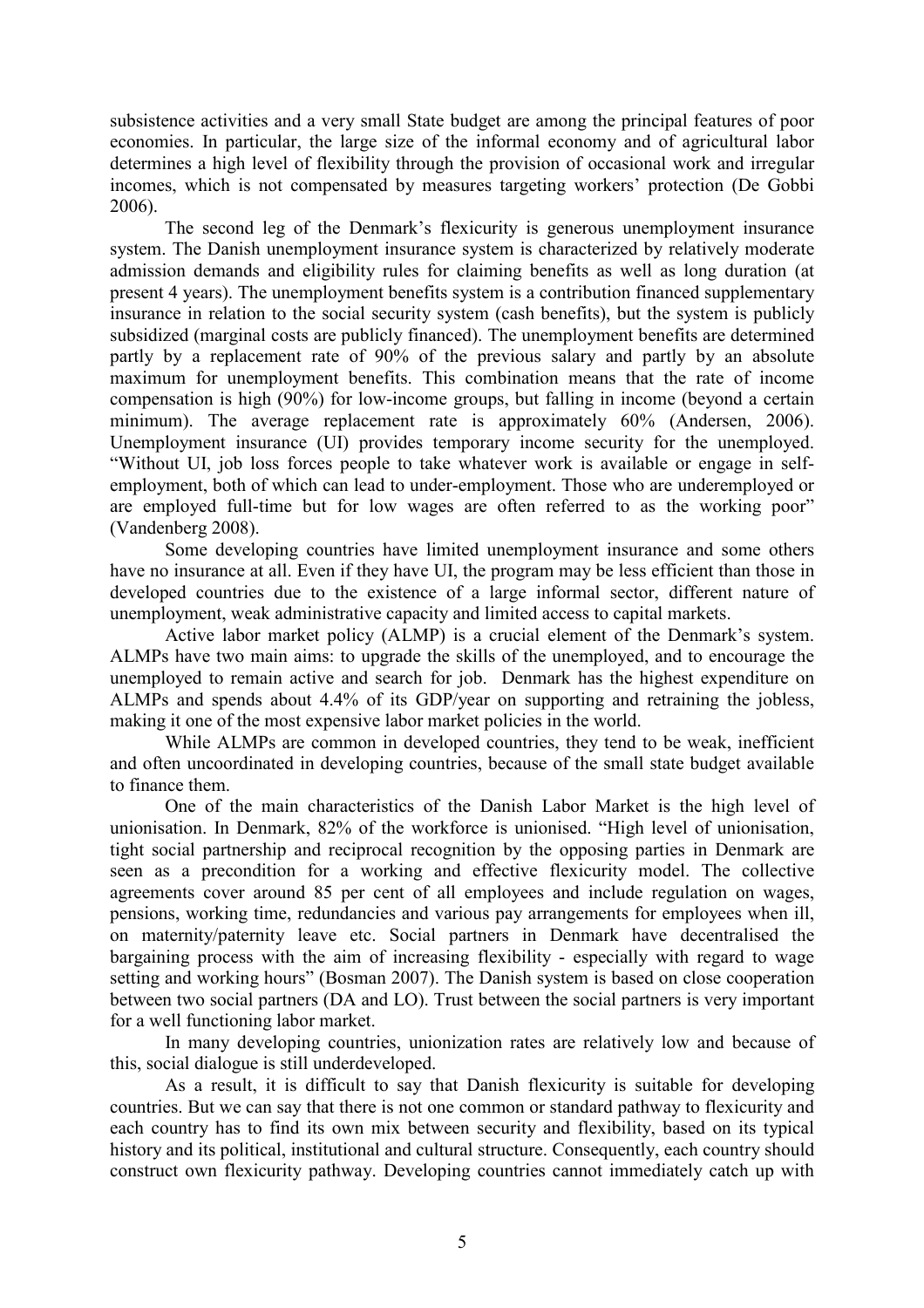the emerging standards of flexicurity but, quite pragmatically, they should look for the forms of worker security that are compatible with sustainable development. A priori, many different configurations might coexist in response to economic specialization, social values and political choices (Bredgaard and Larsen 2007).

### **5. The Turkish Case**

Turkey has both a flexible (informal) segment and a secure (formal) segment in its labor market. However, they do not overlap. There are demographic and institutional reasons for these particular circumstances. Clearly, this is not the idea behind the concept of flexicurity (Ercan 2006). First of all, we need to know the Turkish labor market situation to understand the Turkish case.

The main characteristics of Turkish labor markets can be summarized as follows:

- Labor supply has been increasing due to relatively high population growth rate (1.01% in 2008).
- **;** Turkey has a large informal economy. Approximately one in three workers in urban areas and three in four in rural areas are not registered with the social security institutions.
- **;** One-third of total employment in Turkey is in agriculture. Workers in this sector tend to be uneducated and unskilled.
- **;** Women participation in the labor market is very low level (27% in 2008). Half of all women are unpaid family workers and 59% of women work in agriculture.
- **;** Another point for labor market in Turkey is characteristics of employment status. In developed countries, employees are about 80%, but in Turkey is just 50%. The employment problem created by unpaid family workers is very serious.
- **;** Unemployment insurance system did not exist in Turkey until very recently. This new insurance is in operation at present, but it covers only 5 million workers, less than one out of four in the workforce and it offers very little compensation when applied.
- **;** The migration flow from rural to urban areas against the limited employment creation capability of Turkish economy has generated an increase in unemployment rates in urban areas.

#### **5.1. Flexibility and Security in the Turkish Labor Law**

In Turkey, as in other developing countries, the informal labor market is a major issue with an impact on economic efficiency, overall labor market performance, income distribution and poverty, as well as on fiscal and budgetary performance. Turkey has a large informal labor market and it is indeed very flexible. Traditionally, flexibility is a characteristic of informal labor market. Workers in the informal market tend to have little legal protection. Since much of Turkey's formal social protection system (pensions, health insurance, and unemployment insurance) is based on membership in the social security institutions, this means that workers are not receiving these protections. While few receive pensions, health insurance, and unemployment insurance, even fewer receive the full severance pay and other protections stipulated in the employment protection legislation. (WB 2006).

In 2003 greater flexibility was introduced into the Turkish Labor Act despite resistance from trade unions. The 2003 Labor Act has regulated atypical types of work, including part time work, on call work, temporary employment contracts. This is the most welcome aspects of the new law by employers.

The new law has included most of the articles of the law on Employment Protection No. 4773, but reduced the covarage of employment protection by excluding those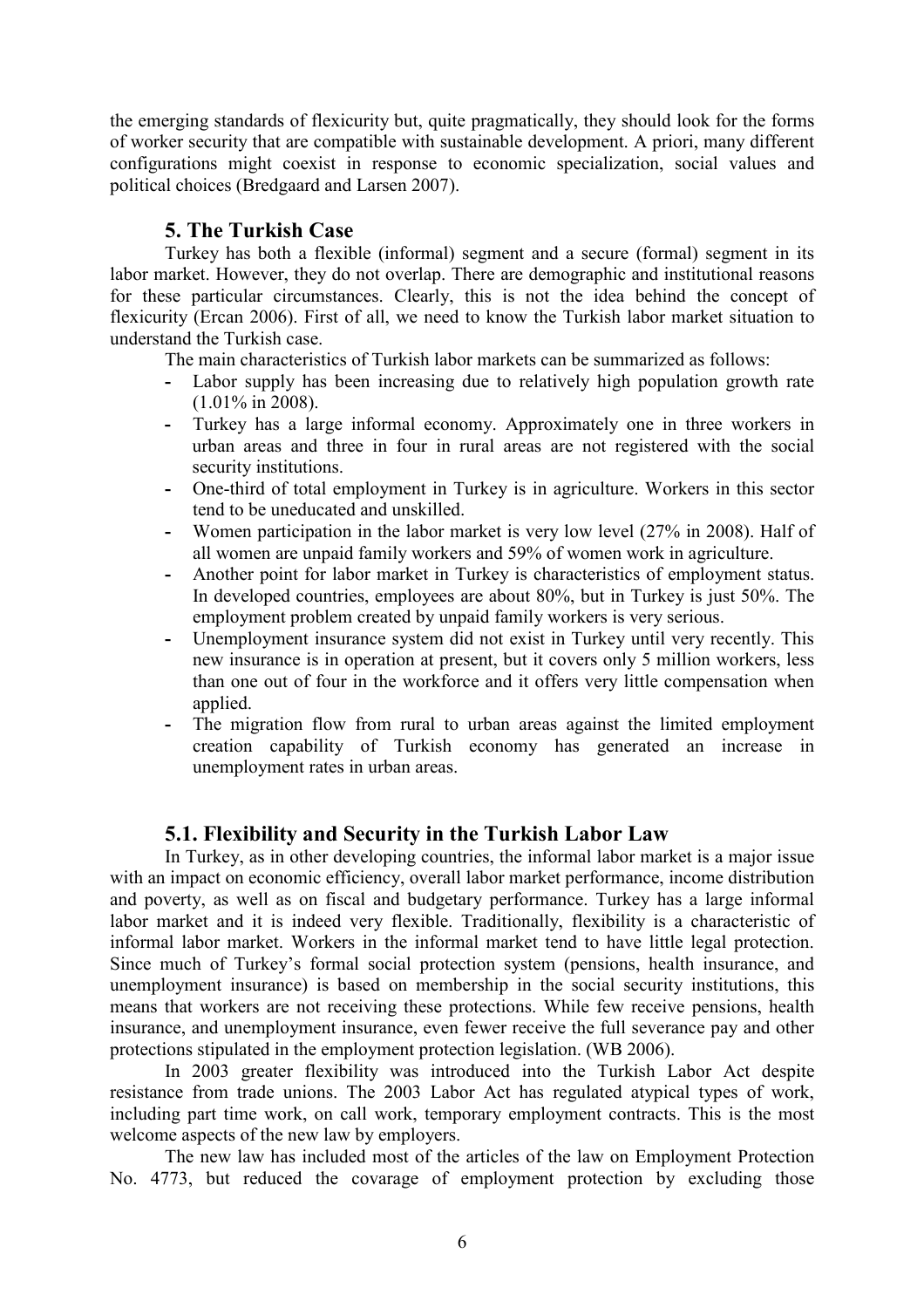establishments employing less than 30 workers (the law No. 4773 excluded only those employing less than 10 workers). Therefore, the new law has legally provided extensive flexibility to small establishments (Taymaz 2004).

Severance pay regulation is an important tool of labor market rigidity in Turkey. Severance pay in Turkey is much higher than the OECD or European average. A worker with 20 years of service in Turkey is entitled to 20 months compensation, compared to 6 months for OECD countries, 4 months for Europe and Central Asia countries, and 10 months for middle-income countries (WB, 2006). But informal workers are unlikely to get severance pay benefits. Moreover, social security membership is no guarantee of receiving severance. Workers who work at large firms or belong to a trade union are more likely to receive severance payments, but only 30 percent of workers work in firms with 10 or more employees, and at most 12 percent of workers belong to unions.

## **5.2. Active Labor Market Policies in Turkey**

Compared to other OECD countries and many middle-income countries, Turkey has a very limited experience and capacity in the area of active labor market programs (ALMPs). Starting in the mid-1990s, some initiatives were introduced, funded largely by the World Bank. An important institutional development took place in 2000 with the establishment of ISKUR, the national employment agency (WB 2006). ISKUR's most significant project aimed at capacity building and funding some small local projects. The EU provided EUR 40 million, and the Turkish Government another EUR 10 million. Capacity building constituted training ISKUR personnel (1,600 trained so far out of approximately 2,300) and constructing eight pilot offices as model offices to be replicated later in other locations. Twenty provincial ISKUR offices have now been built in this way. The project finished at the end of 2005. Another component of the project was the selection and financing of about 300 small local projects, which helped participants to acquire skills and find employment within a year. The impact of this initiative was small. After a few years of gaining experience, ISKUR managed to train 11,400 participants in its ALMPs in 2005. This is slow going, despite much enthusiasm and goodwill on ISKUR's part. Its institutional capacity must go up by about tenfold, at least. The political climate is suitable for an unemployment drive. Turkish gross domestic product has been growing steadily since 2002, yet employment growth only started to recover slowly after 2004. This episode of jobless growth propelled Turkey's unemployment problem to top place in public opinion polls (Ercan 2006).

#### **5.3. Unemployment Insurance**

Unemployment Insurance Act was enacted in 1999 and was put into effect as of June 2000. The system covers workers registered with Social Insurance Institution and does not include civil servants or the self-employed. Funds are collected by SSK and transferred to ISKUR, which implements the program. It is mandatory and covers all industries and occupations. Benefit levels depend on earnings. Contribution rate of the unemployment insurance is 4 % of the gross monthly earnings. Employer's share is 2 %, worker's share is 1 % and State's share is 1 % of the gross monthly earnings of the insured. Unemployment benefits are not subject to any taxes or deductions other than stamp tax whose percentage rate is 0,6.

The introduction of the unemployment insurance system has been an important step toward providing income security for the unemployed workers, particularly when put into the context increasing labor market flexibility through various provisions of the new labor law. However, this system still covers only a small share of the unemployed. There were 143,419 people receiving payments as of October 2008 representing only 17% of the registered unemployed.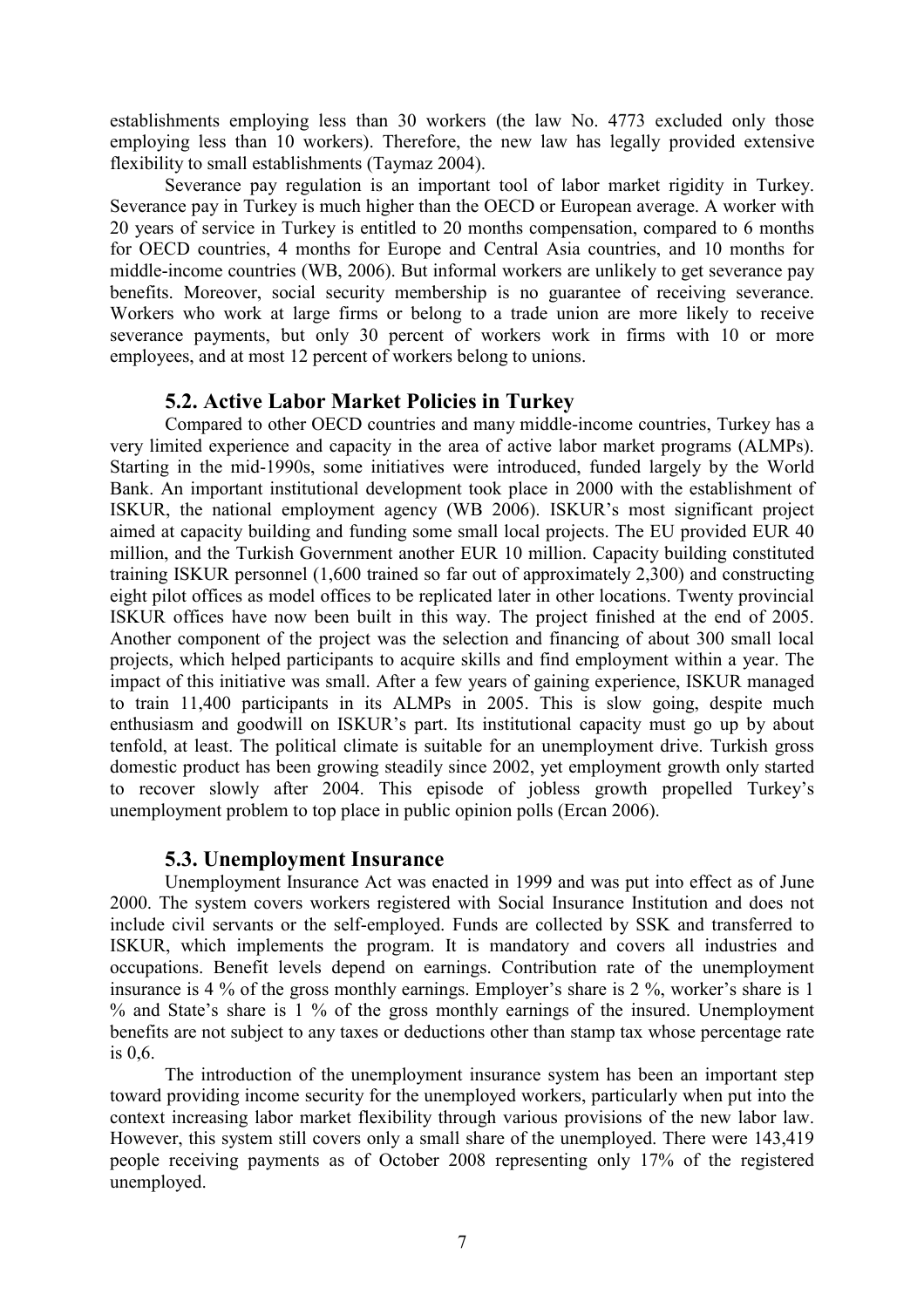A major issue is the limited access of Turkey's workers to formal protection, including labor laws, collective bargaining, and social security. In part, this low coverage reflects the nature of the economy, which has a large agricultural sector and a high (and growing) degree of informalization. It also reflects low compliance, both in terms of enforcing labor laws and registration in social security plans. The coverage problems are due, at least in part, to the high costs of complying with social security and labor. Payroll taxes are high by international standards, especially for low-wage earners and workers in families with children. The employment protection rules are costly as well (WB 2006).

In comparison with Denmark's labor market, it can be said that Turkey has a low labor market flexibility, a very limited experience and capacity in the area of active labor market programs and inadequate unemployment insurance system. Also lack of social dialogue is a big challenge in the policy development on flexicurity. "The problem is that workers' unions represent less than 10% of the employed in Turkey. A flexicurity debate which takes place only between the usual social partners (employee and employer unions) is thus severely limited and flawed. Excluded from the debate are current and former agricultural workers, almost all service sector employees, and almost all women workers" (Ercan 2006).

#### 6. What Lessons Can be Learned from the Danish Flexicurity for **Developing Countries?**

1. For many developing countries, flexicurity may be more problematic because of obvious reasons. Labor markets in these countries are essentially flexible (informal) and unsecure. Therefore, flexicurity should promote and provide a better job security and social security of flexible (informal) workers in developing countries.

2. Social dialogue is essential for effective flexicurity. The Denmark case shows that sustainable and successful flexicurity strategies are dependant on broad support from social partners. In developing countries, social dialogue is weak because of low level of unionization and collective labor relations. Whereas, collective bargaining is the most widespread form of social dialogue. So, unionization and collective bargaining have to be promoted.

3. Developing countries have large informal economy. Large informality means that a substantial portion of labor is not effected by legislation. As a result of this, workers in this sector have no basic labor rights, including employment security. "Social security system in developing countries must encourage the taking on of work within the formal labor market while also protecting flexible workers. This will require a major reorganisation of the system, involving creativity on the part of all the relevant stakeholders" (Süral and Pennings, 2006).

4. Active labor market policies (ALMPs) are crucial element of the Denmark's system. They tend to be weak, inefficient and often uncoordinated in developing countries, because of the small state budget available to finance them. Developing countries need more and effective labor market policies, particularly skill training, employment subsidies and employment services. So, developing countries have to spend more of their GDP/year on supporting and retraining the jobless.

5. Unemploymet insurance is one of the most important components of flexicurity. Developing countries either have no unemployment insurance or have limited. Unemployment insurance programs must be adapted to suit the needs of developing countries.

6. One of the reasons for Denmark' success is labor market institutions and labor market information system crucial for setting a good balance between flexibility and security. They are very likely to function well in developed economies, but tend to be weak and inefficient in developing countries. So, labor market institutions and labor market information system should be enhanced.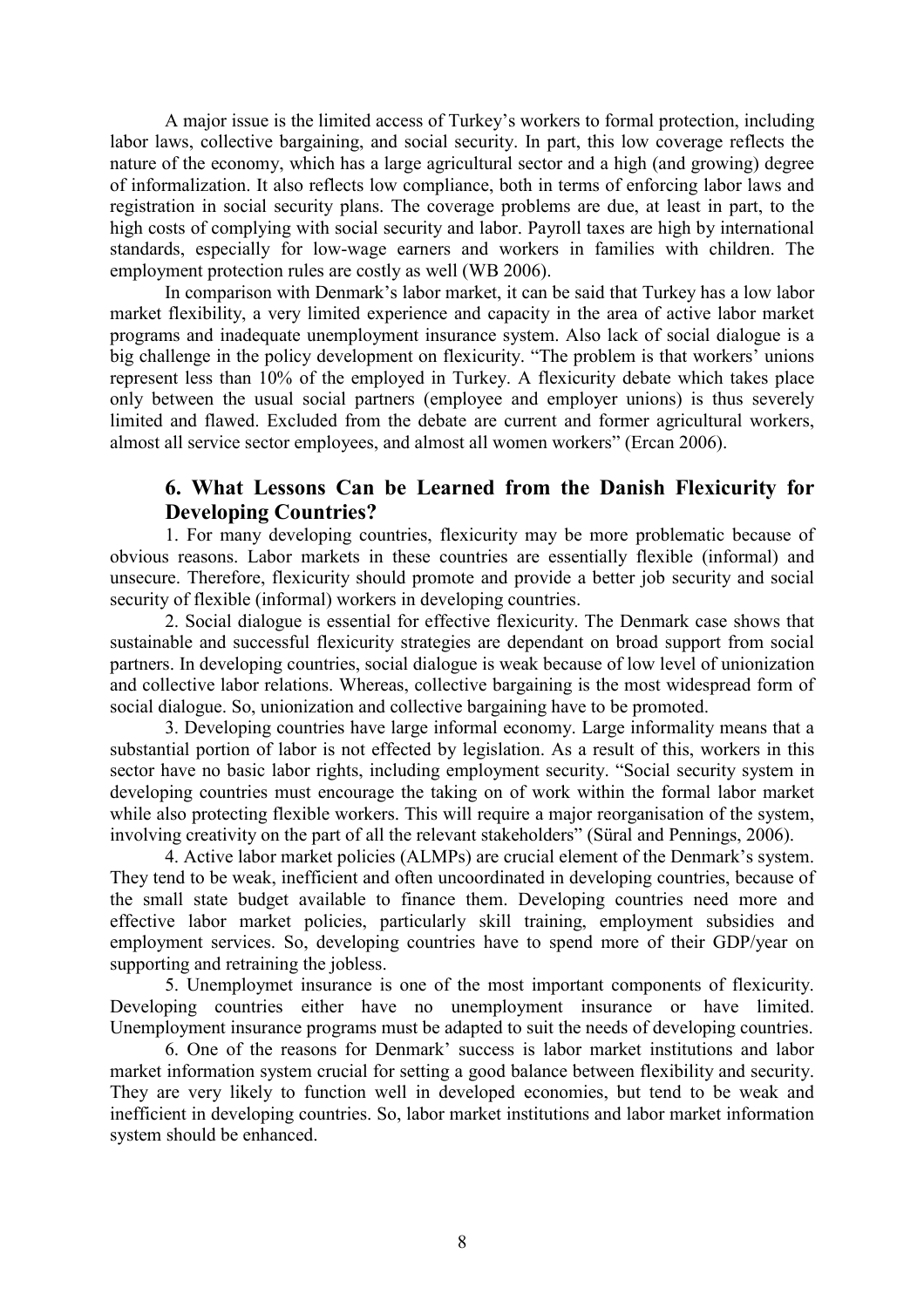7. Additionally, in developing countries, the most flexible workers are women because they mostly work in agriculture as unpaid family workers without income and security. So, women's position in the labor market has to be improved.

### **REFERENCES**

Andersen Søren Kaj, Mikkel Mailand (2005), "The Danish Flexicurity Model", *FAOS*, University of Copenhagen.

Andersen Torben M., Michael Svarer (2006), Flexicurity–The Danish Labor Market **Model**.

Barbier Jean-Claude (2005), "Learning From Denmark? Reflection on the "Danish **Miracle" From a French Angle"**, European Policy Centre Working Paper, September.

Bosman Marije at.al (2007), *Flexicurity* = Flexibility *plus* Security, IP Flexem, Finland.

Bredgaard Thomas, Flemming Larsen, Per Kongshøj Madsen (2005), "The Flexible Danish Labor Market - A Review", CARMA, Aalborg University.

Bredgaard Thomas, Flemming Larsen (2007), **Comparing Flexicurity in Denmark and** Japan, CARMA, Aalborg University.

De Gobbi Maria Sabrina (2006), Labor Market Flexibility and Employment and Income **Security in Ethiopia: Alternative Considerations, International Labor Office Employment** Policy Unit Employment Strategy Department**,**2006/1.

EC (2006), Flexicurity, **EMCO Working Group on Flexicurity**, Brussels, 19 May 2006.

EC (2007), Towards Common Principles of Flexicurity: More and Better Jobs Through **Flexibility and Security, Communication from the Commission to the Council.** 

Ercan Hakan (2006), Contribution to the EEO Autumn Review 2006 'Flexicurity' **Turkey, European Employment Observatory.** 

Ercan Hakan (2008), "Flexicurity in the Southern Rim: Turkey in Comparative Perspective", Prepared for the Flexicurity Conference Bucharest, Romania.

Gehrmann Tyler (2007) The Development of Danish Flexicurity and Possible Lessons for America, Norges Handelshøyskole, Bergen.

Gundogan Naci (2007), "Urbanization and Labor Market Problems in Developing **Countries: The Case of Turkey", The Ninth Asian Urbanization Conference, Kangwon** National University, 18-23 August 2007, Republic of Korea.

Hansen Peder Munch (2007), **Danish Employment Policy–a Model for the EU?**, http://www.lo.dk/Englishversion/Flexicurity/DanishemploymentpolicyamodelfortheEU.aspx

Jensen Hans, Jorn Neergaard Larsen, "The Nordic Labor Markets and The Concept of **Flexicurity"**, European Policy Centre Working Paper No. 20, September, 2005.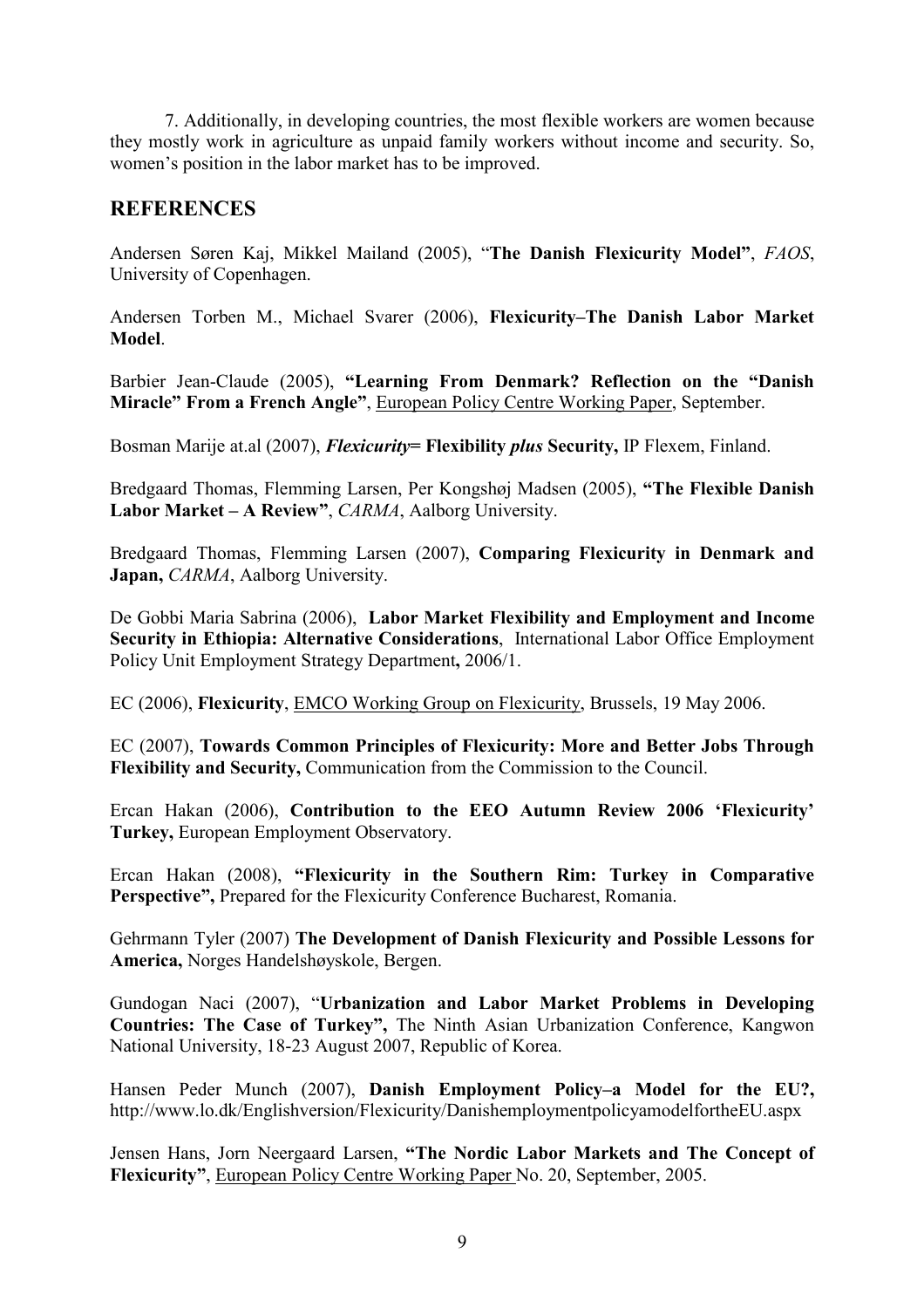Leschke Janine, Günther Schmid, Dorit Griga (2006), "On the Marriage of Flexibility and **Security: Lessons from the Hartz-reforms in Germany", Social Science Research Center** Discussion Paper, Berlin.

LO (2008) A Flexible Labor Market Needs Strong Social Partners, Copenhagen.

Madsen Per Kongshøj (2004), The Danish Road to "Flexicurity", Where Are We? And **How Did We Get There?** Quality in Labor Market Transitions: A European Challenge A TLM.NET Conference, Royal Netherlands Academy of Arts and Sciences, Amsterdam.

Madsen Per Kongshøj (2006), "How Can It Possibly Fly? The Paradox of a Dynamic **Labor Market in a Scandinavian Welfare State", National Identity and a Variety of** Capitalism: The Case of Denmark, edited by John L. Campbell, John A. Hall and Ove K. Pedersen. Montreal: McGill University Press.

**Muffels RJA, Luijkx R. Job (2005), Is There a 'Trade-off' or a 'Double Bind' Between Flexibility and Security?** TLM.NET 2005 Working Paper No.2005-13, Amsterdam, SISWO/Social Policy Research.

**OECD** (2004), **Employment Outlook 2004**.

Ozaki, M., ed. (1999), **Negotiating Flexibility. The Role of the Social Partners and the State**, Geneva: International Labor Office.

Sapir Andre (2005), "Globalization and the Reform of European Social Models", Bruegel Policy Brief, Issue 2005/01.

Standing, G. (1999), Global Labor Flexibility, London: Macmillan.

Stokes Bruce (2006), "**Jobless, The Danish Way**", National Journal, Vol. 38, Issue 9.

Süral Nurhan, Frans Pennings (2006), **Flexibilisation and Modernisation of Turkish Labor Market**, (Edited by Roger Blanpain), Kluwer Law International.

Tangian Andranik S. (2004), "Defining the Flexicurity Index in Application to European **Countries".** WSI in der Hans Böckler Stiftung, Discussion Paper No. 122.

Tangian Andranik S. (2005), "Monitoring Flexicurity Policies in the EU with Dedicated Composite Indicators", WSI in der Hans Böckler Stiftung, Dusseldorf. http://invicta.socsci.aau.dk/-leo/iera/papers/Workshopno6/AndranikTangianno6.pdf .

Taymaz Erol, Şule Özler (2004), "Labor Market Policies and the EU Accession: Problems and Prospects for Turkey", Erc Working Paper.

Vandenberg Paul (2008), "Is Asia Adopting Flexicurity? A Survey of Employment Policies in Six Countries", International Labor Office, Geneva, 2008/4.